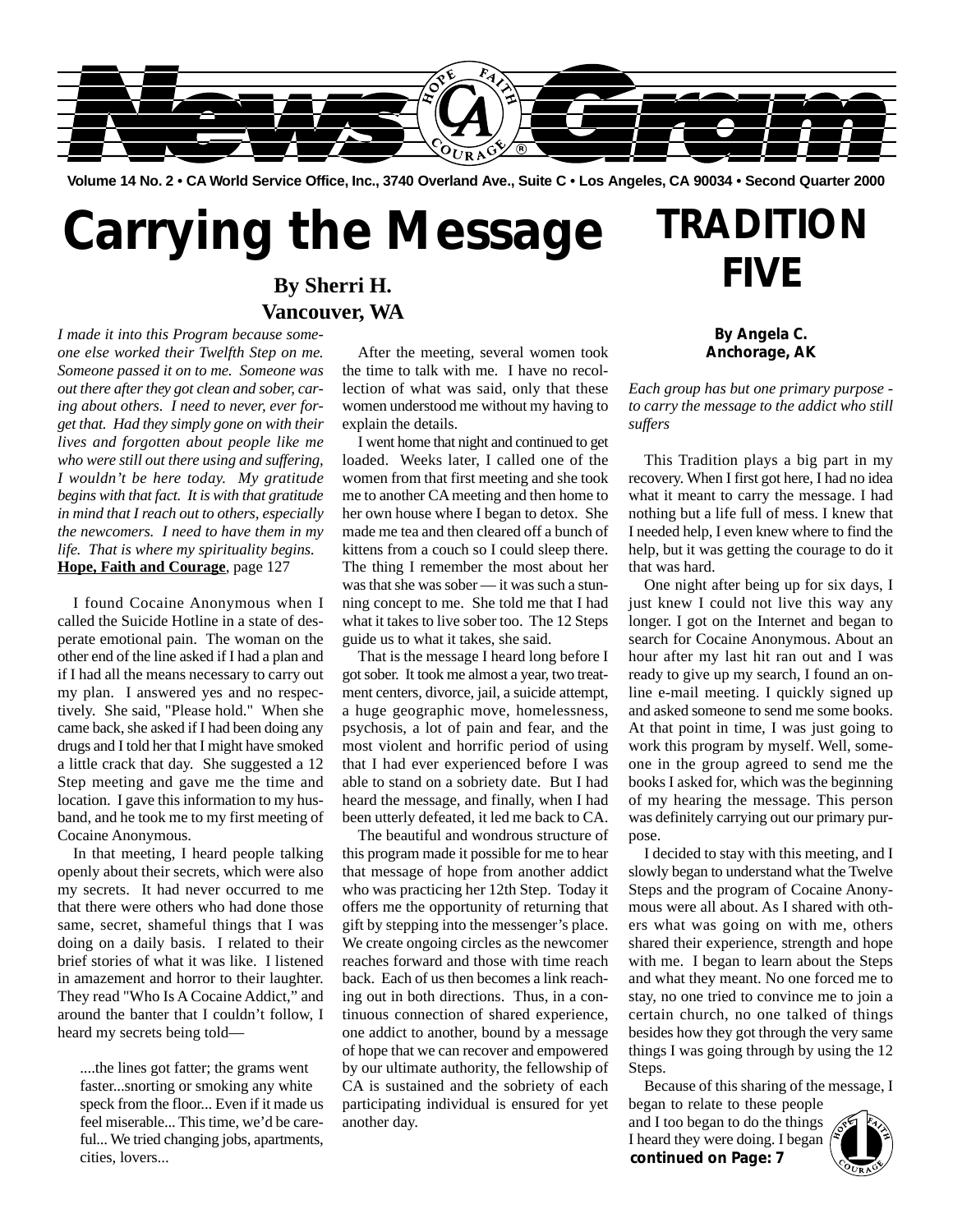#### **CAWS Board of Trustees**

Walter J., Atlantic South Regional Trustee Baton Rouge, LA

Susan T., WSO Trustee West Hills, CA

Meredith G., World Service Trustee Oxnard, CA

> Leon M., Trustee at Large Los Angeles, CA

Joe S., Pacific South Regional Trustee Orange, CA

Andy W., Pacific North Regional Trustee West Linn, OR

Hal K., Southwest Regional Trustee Houston, TX

Spencer B., Midwest Regional Trustee Columbus, OH

Amy B., Atlantic North Regional Trustee New York, NY

#### **CAWSO Board of Directors**

Scott S., Chairperson Los Angeles, CA

Tony S., Vice-Chairperson Newport Beach, CA

> Kevin M., Secretary Los Angeles, CA

Steve E., Director Culver City, CA

Susan T., Director/WSO Trustee Canoga Park, CA

Meredith G., Director/World Service Trustee Oxnard, CA

Joe S., Director/Pacific South Regional Trustee Orange, CA

> Joy H./Treasurer Los Angeles, CA

#### **CAWSO Personnel**

Patty Flanagan Office Manager

Bill Salesses

Office Assistant

Kevin Brown Shipping Coordinator

#### **NewsGram Staff**

Steve E. Editor

*"NewsGram" is a quarterly publication of the World Service Office of Cocaine Anonymous. It is intended solely for the information of members of the fellowship of Cocaine Anonymous. Any unauthorized publication or duplication is prohibited.*

*Send all mail to: NewsGram, c/o CAWSO, Inc., 3740 Overland Avenue - Suite C, Los Angeles, CA 90034, E-mail: cawso@ca.org, Fax (310) 559-2554 or call (310) 559-5833.*



### **A Note from the WSO**

Well, we have our sunscreen ready and our travel plans made. Do you? The CAWS 2000 Convention, being held in Scottsdale, Arizona over the Memorial Day weekend, is rapidly moving to fruition. The Committee has been working diligently to make this upcoming Convention the best CA party ever. Hope to see you there.

After a long and comprehensive search for an Office Manager the World Service Office Board of Directors is pleased to announce the hiring of Patty Flanagan as our new Office Manager. She will be starting about the time this issue goes to press and will be in Arizona. We were blessed with many good candidates who interviewed for the position. We are convinced that Patty not only brings the necessary skills but also the temperament that the position demands.

As we prepare for this year's Convention, our primary fundraiser, the WSO would like to call your attention to our Seventh Tradition. That Tradition states in part that we should be fully self-supporting, declining outside contributions. The work of the World Service Office encompasses many aspects of the Fellowship of Cocaine Anonymous. Our task is to facilitate the processes of the Fellowship and fund, where appropriate, those activities.

We do not govern CA, as is sometimes thought, but act year round to provide those services that are not easily provided by the local group, district or area. For instance the CA web page, www.ca.org, is maintained and updated periodically by the staff and volunteers of the office. This NewsGram is published four times a year to provide news and information to members. We send out an average of fifteen starter kits each month for individuals to start meetings. In addition we send, free of charge, a copy of Hope, Faith & Courage, to any institutionalized individual that requests it. We receive such requests daily. We provide direct and indirect support for the CAWS Convention Committees, not only 2000 but 2001 and 2002 as well, plus the annual business meeting of CAWS held over the Labor Day weekend. We do all of this, and fill 125-150 orders per month, with four (starting soon) full time employees and the many volunteers that make this all happen. Most of our money comes from the fundraising activities that our organization undertakes, such as the sales of our plastic keychains (chips), the Storybook and other literature. The Convention net proceeds cover the Conference costs, which run approximately \$10,000 every year.

If you look at our annual budget (and you can if you ask your local World Service Delegate for a copy), you will see that the activities of the World Service Office are funded primarily through fundraising -- almost 90 percent. That other 10 percent comes from the donations of the Fellowship. Oftentimes the projects that are important to you come

### **continued on Page: 5**

#### **Attention: CA Hotline Chairs**

If your hotline number covers other area codes, please let the World Service Office know. The other area codes will be added to your hotline number for referencing purposes in the 800 # computer. Please phone (310) 559-5833, Fax (310) 559-2554 or e-mail cawso@ca.org.

----The NewsGram is always looking for submissions! If you have ideas, cartoons, poems, stories or any other recovery or service related material that you would like considered for publication in future issues of the NewsGram, please forward with written permission and your original work to: NewsGram Editor, c/o CAWSO, Inc., 3740 Overland Avenue - Suite C, Los Angeles, CA 90034. Remember, we receive a lot of contributions, so your submission may not be selected, or at least not right away. You may see it in an upcoming issue!

Name \_\_\_\_\_\_\_\_\_\_\_\_\_\_\_\_\_\_\_\_\_\_\_\_\_\_\_\_\_\_\_\_\_\_ Phone Number ( ) \_\_\_\_\_\_\_\_ Address \_\_\_\_\_\_\_\_\_\_\_\_\_\_\_\_\_\_\_\_\_\_\_\_\_\_\_\_\_\_\_\_\_\_\_\_\_\_\_\_\_\_\_\_\_\_\_\_\_\_\_\_\_\_\_\_\_\_\_\_

City \_\_\_\_\_\_\_\_\_\_\_\_\_\_\_\_\_\_\_\_\_\_\_\_\_\_\_\_\_\_\_\_ State\_\_\_\_\_\_\_\_ Zip \_\_\_\_\_\_\_\_\_\_\_\_\_\_

I herby give CAWSO, Inc., and NewsGram express permission to reprint my original work entitled: \_\_\_\_\_\_\_\_\_\_\_\_\_\_\_\_\_\_\_\_\_\_\_\_\_\_\_\_\_\_\_\_\_\_\_\_\_\_\_\_\_\_\_\_\_\_\_\_\_\_\_\_\_\_\_\_\_\_\_\_\_\_\_\_\_\_\_\_

in any future publication. I understand materials submitted may be edited for publication or may not be used, at the discretion of the Editors. Original work cannot be returned. All future publication rights remain those of author. Signature \_\_\_\_\_\_\_\_\_\_\_\_\_\_\_\_\_\_\_\_\_\_\_\_\_\_\_\_\_\_\_\_\_\_\_\_\_\_\_\_\_\_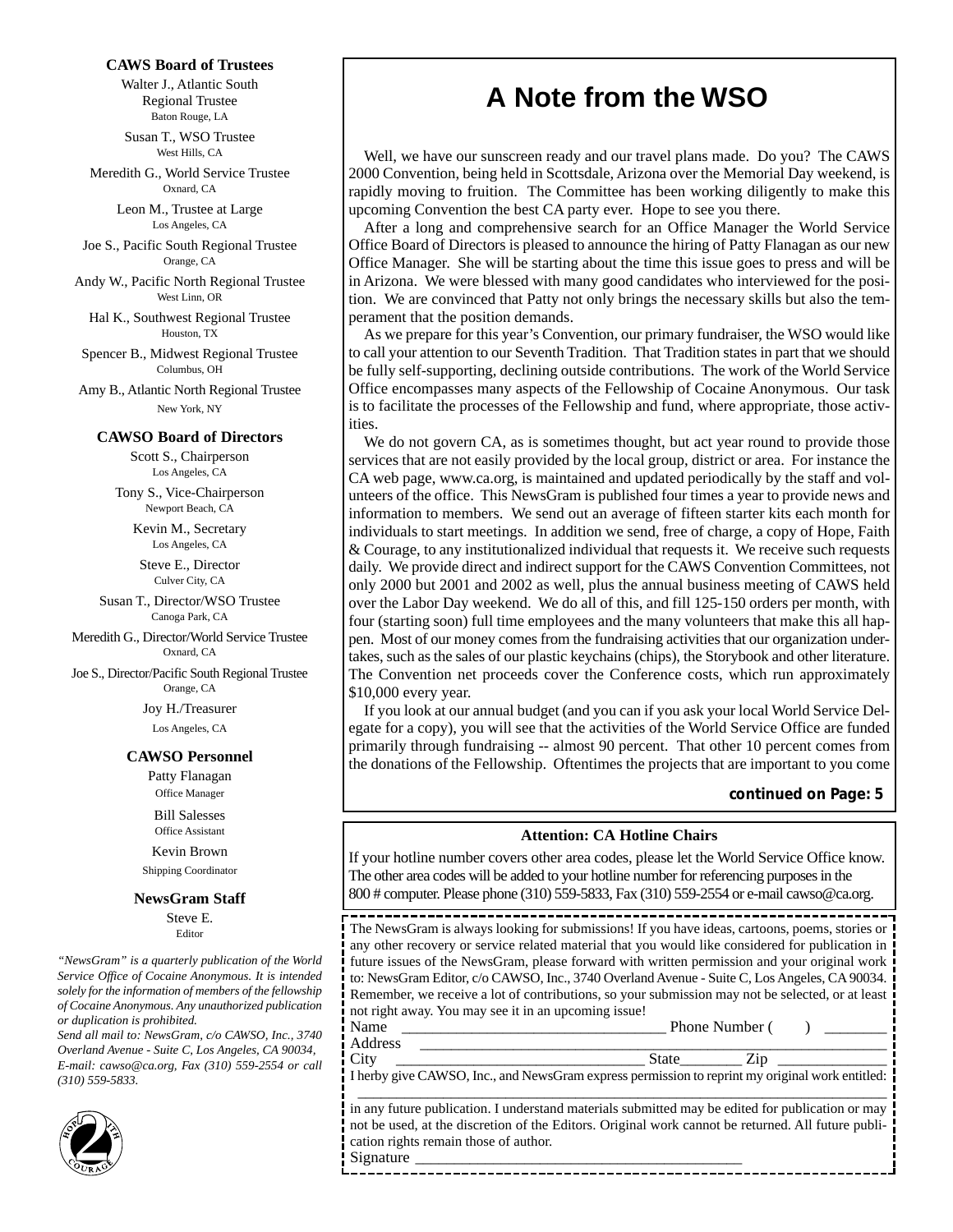# **CALENDAR OF EVENTS**

### **May 19th-21st, 2000**

KNOW GOD KNOW PEACE 6th Annual Pomona Valley Memorial Day Marathon 2180 W Valley Blvd Pomona, California

### **May 20th, 2000**

6TH ANNUAL POMONA VALLEY MEMORIAL DAY WEEKEND DANCE 2180 W Valley Blvd Pomona, California

### **May 25th-29th, 2000**

CA COMES OF AGE 2000 Phoenix, Arizona World Service Convention (602) 246-6843 or azwoman@aol.com

### **August 4th-6th, 2000**

SOBRIETY BY CHOICE The New Mexico Area of CA Convention 2000 Holiday Inn Mountain View 2020 Menaul Blvd NE Albuquerque, New Mexico (505) 837-2662 or caisme@aol.com

### **August 11th-13th, 2000**

SHOW ME RECOVERY The Greater Missouri Area of CA Convention 2000 Adams Mark Hotel Kansas City, Missouri (816) 931-2077 or rodadt@kcnet.com

### **August 15th, 2000 Submission Deadline**

5 Color Design/Theme w/CA logo needed for Celebrate Around The World 2001: A Grace Odyssey (208) 734-5807 or wildrosewolf@yahoo.com

### **August 24th-26th, 2000**

JOURNEY INTO RECOVERY CAL.A. Convention 2000 Riviera Resort & Racquet Club Palm Springs, California (562) 799-9344 or ca4la.org

### **CANADA:**

### **June 23rd-24th, 2000**

1ST EVER SUMMER RALLY A New Freedom Hyde Creek Rec Ctr 1379 Laurier Ave Port Coquitlam, B.C. (604) 931-2777 or jwal@home.com

### **September 8th-10th, 2000**

THE WINGS OF FREEDOM 15th Bilingual Quebec Area Convention Hotel Wyndham Montreal Montreal, Quebec (514) 937-7284

### **November 3rd-5th, 2000**

A NEW BEGINNING TORCA IV Southern Ontario Convention (416) 467-0511 or myrecovery@home.com

*If you are having a Regional, Area or District Cocaine Anonymous Event, please let us know. We can list your event in the NewsGram. Submission deadline is 30 days prior to the publication of each NewsGram. Publication dates are: February 1st, May 1st, August 1st, and November 1st. We will publish up to a year in advance, and continue the listing until the event. Submissions will be published at the discretion of the editor and/or the World Service Office Board of Directors.*

#### *Submissions should be made to:*

*ATTN: The NewsGram c/o CAWSO, Inc. 3740 Overland Avenue – Suite C Los Angeles, CA 90034-6337 (310) 559-2554 FAX* 

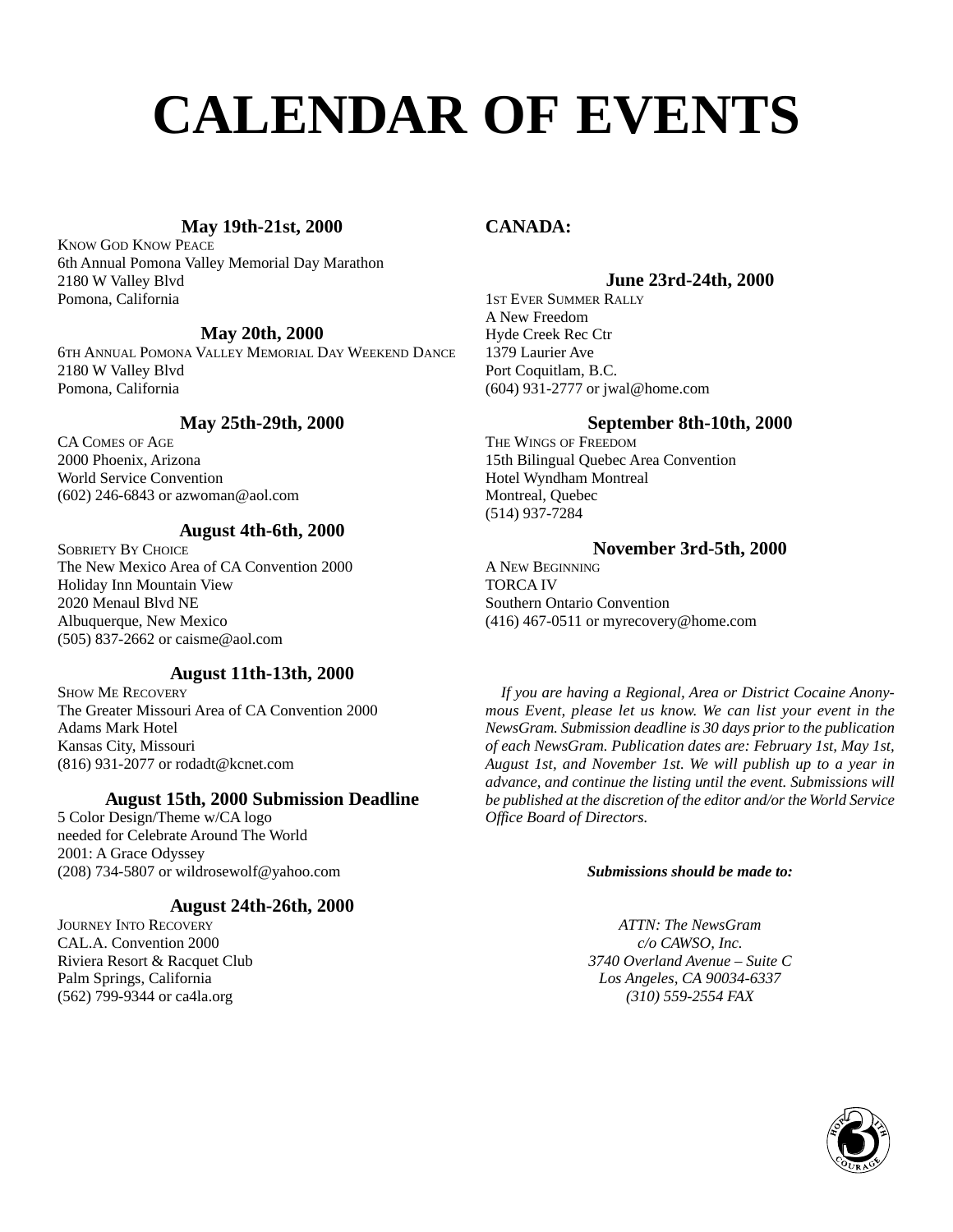# **RECOVERY TEXT SURVEY REPORT**

### *The following is adapted from the text of a report delivered by a member of the Chips, Literature and Format Committee at the 1999 World Service Conference*

As many of you know, the wording of the recovery text survey that was distributed by this committee last year has proven highly controversial. The committee has asked me to explain to the conference why the survey was worded the way it was, and to share with you the results.

Last year the Literature, Chips and Format Committee received more than one referral that requested that CA consider drafting its own recovery text. After talking to the authors of these referrals and others it became clear that people had different reasons for requesting such a text. Some members thought that Cocaine Anonymous should draft its own, stand-alone recovery

text, as Narcotics Anonymous has done. Others seemed to think that CA should write a companion text, or supplement, to the first 164 pages of the Big Book of Alcoholics Anonymous, relating A.A.'s program of recovery more closely to cocaine addiction. Still others thought that we should adapt the Big Book in other ways – suggestions ranged from changing the word "alcohol" to "cocaine" throughout, to adding recovery text information drafted by CA to the A.A. book and binding them together in a single volume.

Discussing these referrals, many of these same points of view were expressed by members of the LCF Committee. The Committee also wondered how widespread the desire for such a text was in the fellowship at large. To answer this question, the Committee voted to create an ad hoc subcommittee for the purpose of drafting a survey

## **CAWS 2000 Presents The Following Speakers And Workshop Leaders:**

Paul F - Phoenix, AZ Linda F - Phoenix AZ Kenny Bob D - North Hollywood, CA Tim O - Phoenix, AZ Harvey G - Sherman Oaks, CA Marc H - Austin, TX Dan S - Santa Monica, CA Strange & Kartoon - LA, CA Fred C - Phoenix, AZ Zoe K & Ginger - Phoenix, AZ Bob W - Hunt, TX Mike S - Phoenix, AZ

Chris R - Hunt, TX Randy H - Atlanta, GA Steve W - London, England Mickey B – LA, CA Norma Jean C – San Bernardino, CA Dave M - Phoenix, AZ The "Mystery" Speaker The Dinosaurs - Those with 10 years or more, the Names are drawn from a hat

For more info: www.ca.org or 602.246.6843

### **Visit us in CyberSpace**

**The Cocaine Anonymous World Service Home Page is available at:**

# **http://www.ca.org**



**You can e-mail us at: cawso@ca.org**

to be distributed to the fellowship at large regarding the level of interest in this idea. I was a member of that subcommittee.

In our discussions, the subcommittee worked to frame the question in as useful a way as possible. Many of the members who had advocated a stand-alone text similar to N.A.'s seemed to think that the fellowship could continue to use the Big Book as well. As we continued to work, it became clear to the subcommittee that if Cocaine Anonymous were to publish its own recovery text, then that book would have to be able to be used instead of the Big Book. We failed to see how our fellowship could remain unified if some members were using the Big Book as their recovery text, while others used the new CA text. We also considered suggestions that we could somehow supplement the Big Book, but we couldn't imagine how we could add to, or improve, what most of us consider to be a divinely inspired text which has helped millions to recover from a seemingly hopeless state of mind and body.

Thus we decided that if the survey were to be truly useful, we needed the fellowship to face the issue squarely: Do we want to continue to use the Big Book, or instead develop our own recovery text. It is now clear, of course, that not everyone agrees that these are the only two options, although this was the conviction of the subcommittee members.

This became clear as soon as we returned to committee with the survey we had drafted. A couple of members of our committee were violently opposed to the survey language, for many of the same reasons that have been discussed passionately at all levels of our fellowship since the survey was distributed. The members who opposed the survey language explained that they believed the subcommittee had deliberately worded the survey in an effort to get members to answer "No." We explained honestly that this was not our intention; we were only determined to ask the right question, regardless of the answer. As a committee, we continued to debate these issues and had to vote several times before we were able to approve the survey language with substantial unanimity.

The same controversy erupted on a larger scale when we distributed the survey to the delegates on the conference floor. Several delegates argued against the distribution of the survey at all, or argued to change the language. It was explained to the delegates that the committee's decision to distribute this **4 Continued on Page:** 5<br> **Pou can e-mail us at: cawso@ca.org**<br> **Example 10 and 20 intervalse the conmittee's decision to distribute this<br>
Continued on Page: 5**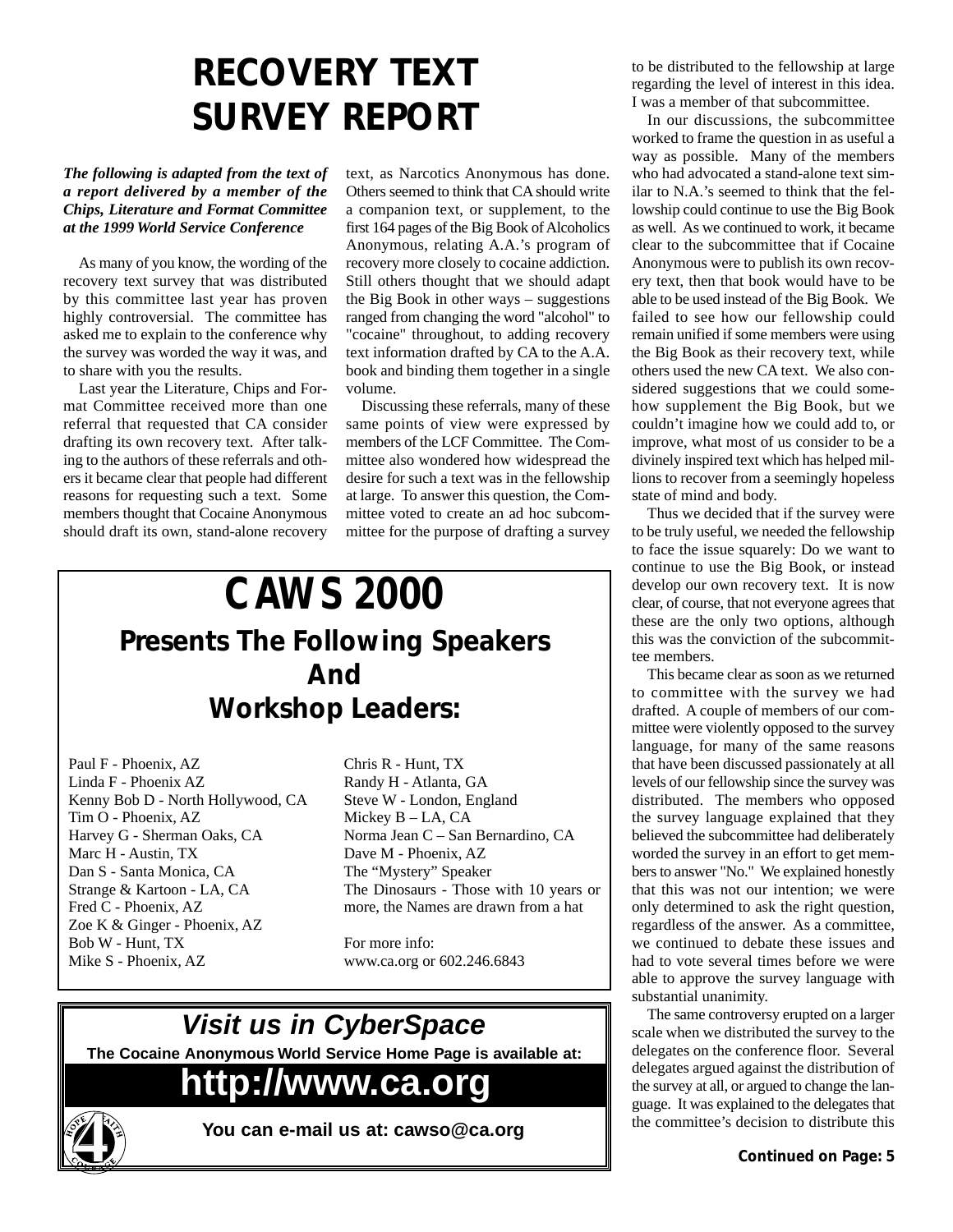## **Recovery Text Survey Report**

### **A Note from the WSO**

### **continued from Pg. 2**

survey as written was not subject to a vote of the conference at large. Unfortunately some delegates were left with the impression that they could change the language of the survey before distributing it in their areas, unaware that to do so would subvert the group conscience of the committee which drafted it. This issue was specifically addressed in the issue of the NewsGram that contained a copy of the survey.

Surveys continued to trickle in after the deadline of January 15, 1999. Although some of the surveys were returned with the language changed, most were in fact answered as is. Our committee chair tabulated the results, including the late arrivals and those with altered language. It is important to remember that these survey results do not represent a statistically accurate sampling of our membership, though we believe that the sampling techniques are approximately as accurate as the membership surveys that have been distributed over the years by the Public Information Committee. That being said, a total of 1,301 surveys were received and tabulated by the committee. Of these, 375 stated that they did want CA to draft its own recovery text to replace the Big Book and/or Twelve and Twelve, while 926 said they did not want such a text. Expressed as percentages, this means that approximately 29% of the surveys answered the question "Yes," while 71% answered "No."

We also reviewed the comments. Overall, the comments on the surveys which answered the question "Yes" fell into two categories: (1) It would help newcomers better relate; and (2) Other fellowships havse one,

#### **Continued from Page: 4**

why shouldn't we? Comments from surveys which answered "No" also seemed to fall into two categories: (1) The Big Book has worked for more than fifty years; and (2) If it ain't broke, don't fix it. There were also some comments from both sides which indicated a desire for some sort of original CA supplement to the A.A. recovery text, to help newcomers better relate.

It appears that our membership is currently opposed, by more than 2 to 1, to the idea of CA writing its own recovery text to replace the A.A. texts. To those who feel our survey was inadequate to allow them to express their ideas, we apologize. Although our committee members don't currently understand how we might somehow draft a text to supplement the Big Book and/or the Twelve and Twelve, we remain open to considering the possibility. It would be helpful, however, if any future referrals along these lines included some sort of draft or outline that we could specifically consider – the more detailed, the better.

For now, anyway, any such project would have to wait. With the approval of the Conference, the LCF Committee has begun to work on a Second Edition of our CA Storybook, Hope, Faith and Courage. We hope that this second edition will provide more and/or better stories of CA recovery that will help newcomers better relate. We believe that this project will occupy any energy that we might be able to devote to a book project until it is completed. Perhaps by then our fellowship will have come closer to a consensus about whether we need some sort of original CA recovery text other than our pamphlets.

from those donations. Our efforts to publish an audiotape version of the Storybook, for instance, will be primarily funded through what we receive from the 7th Tradition donations.

The World Service Office operates on a breakeven budget that has little room for error. We have been able to keep up with our obligations. In addition to all of our other activities the Conventions require startup money that the office makes available while they are in their infancy. CAWS 2001 will be receiving its \$2,500 in seed money shortly -- we have already paid the hotel deposit of \$5,000 out of our general operating fund.

Your continued assistance is needed. Take a look at the back page of this News-Gram, or any other issue for that matter, and see if your group, district or area is represented. Many areas and districts are regular, generous contributors to World Services. We hope that you too will be represented on the back page soon.

As always, we want to take this opportunity to ask you the reader to consider writing an article for the next edition of the NewsGram. Our next theme will be the 6th Step, Tradition, Concept and Principle, and all articles touching on any of these topics will be welcomed.

We look forward to seeing you all in Arizona at the end of this month. If not, start planning now for next year in the Big Apple.

In love and service,

Your World Service Office

### **GET PUBLISHED!**

The Literature Chips and Format Committee is now accepting stories for the Second Edition of **Hope, Faith and Courag**e. Publication is tentatively scheduled for 2003. Please limit your submission to five typewritten pages and include your name, address and phone number. Note: all identifying references will be deleted before being forwarded to the committee, who must review these stories as anonymous submissions. Any contact with committee members that identifies the author of a story will seriously reduce that story's chance of being published.

Send your story to: CAWSO

Attn: Storybook Committee 3740 Overland Ave. #C Los Angeles, CA 90034-6337

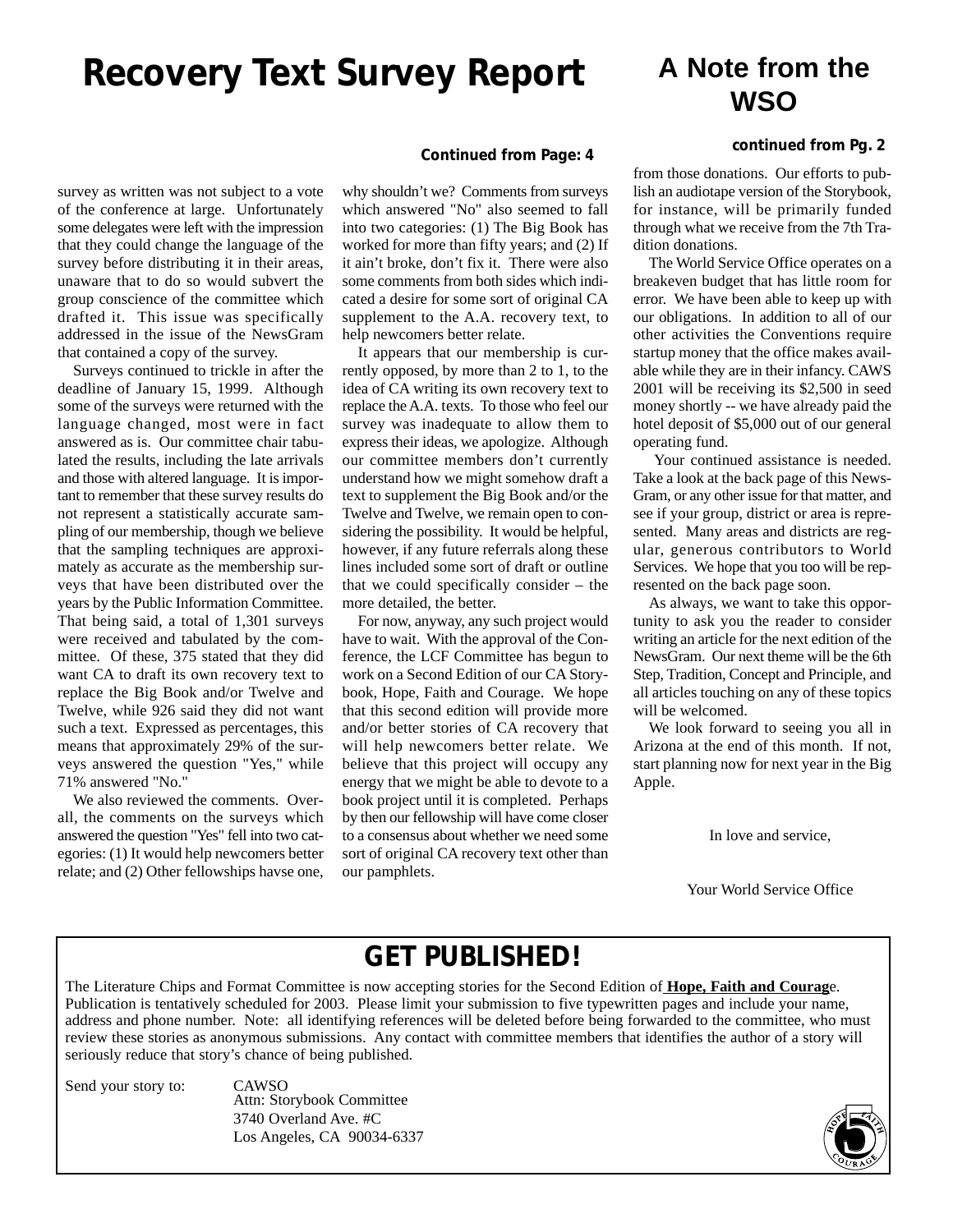# **STEPPIN' TIME**

**By Ken M. Birmingham, AL**

I went to a meeting where I said, If I keep using, I'll be dead.

Needed to quit, but what to do? Didn't know of Steps One and Two.

Needed a power greater than me. The Chair guy said, "So try Step Three!"

> But I've done wrong many times and more, "Don't worry," he said, "that's Step Four."

Felt the need to confess, to stay alive. Found this was the purpose of Step Five.

Lust and greed were defects that stick, You'll look at that when you do Step Six.

Still need more help. With Step Seven I'll pray, In GOD's time, just to get out of the way.

Tired of FEAR and sick of HATE Made a list and called it Step Eight.

Told everyone I felt just "FINE" But got no relief until I worked Nine.

Did it daily, again and again. Reviewed my actions, this was Step Ten.

Wake up with Eleven and ask for direction, Striving to make HIS will my selection

At Twelve I awoke. These principles I do, Beginning again -- 'cause I'm nowhere near through!

# **2001: A GRACE ODYSSEY**

## **2001 WORLD SERVICE CONVENTION In New York City May 24-28, 2001**

# **IS LOOKING FOR SPEAKERS !!**

**Please send tapes to:**

**CAWS 2001 Speaker Committee c/o CANY Inc. 48 W. 21st Street, Suite 905 New York, NY 10010**

### **Where to Write:**

**CAWS, Inc.** Board of Trustees P.O. Box 492013 Los Angeles, CA 90049-8013 **CAWSO, Inc.** Board of Directors 3740 Overland Avenue - Suite C Los Angeles, CA 90034-6337

**ATTN: NewsGram Editor** c/o CAWSO, Inc. 3740 Overland Avenue - Suite C Los Angeles, CA 90034-6337



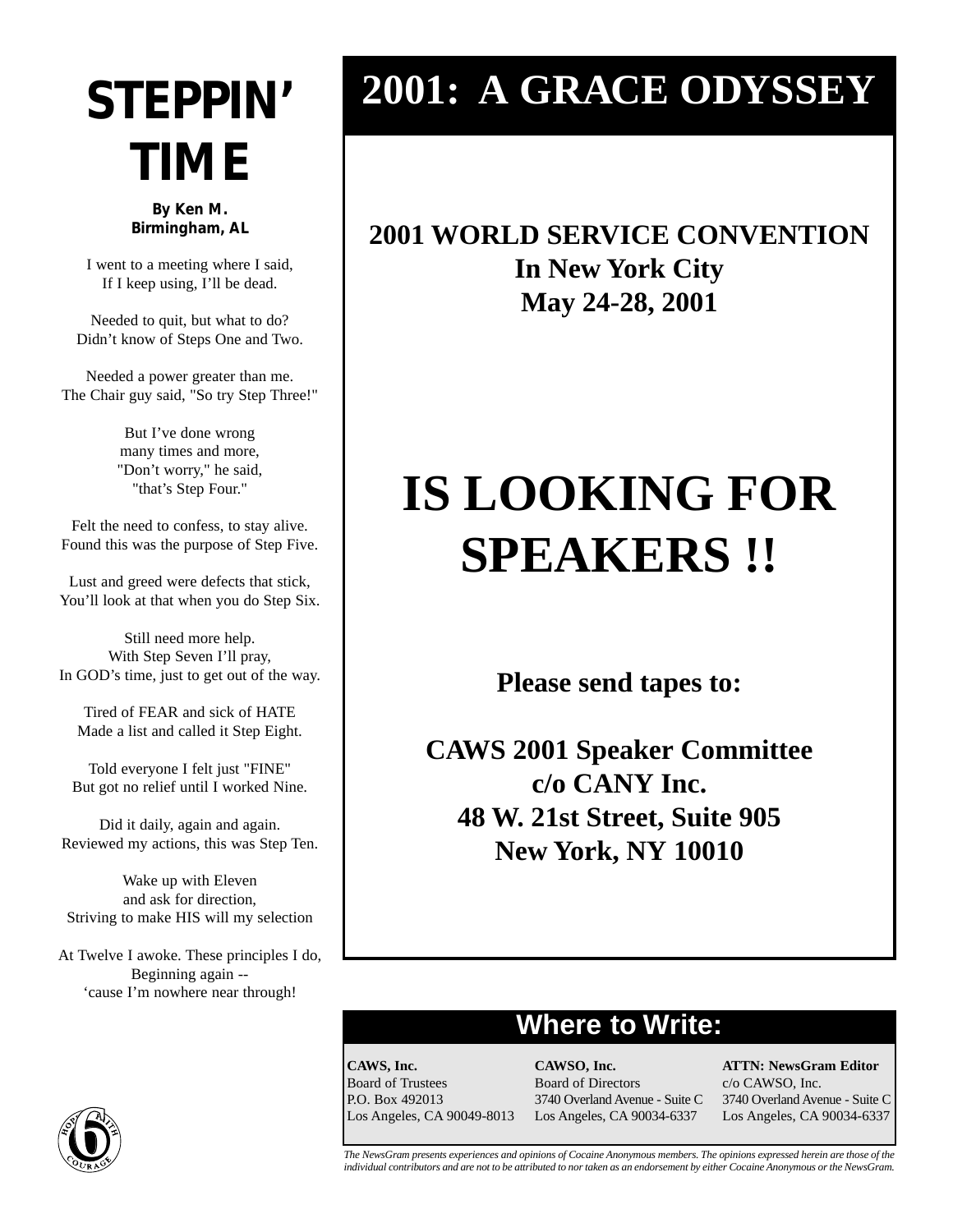### **UNITY CORNER**

# **Just One More Time**

### **By Ken W., Washington, PA**

It's crazy to think that I could do just one. After all, my old friends seemed to be hanging in there. They really weren't that bad a crew. Jessie, Bill, Nook and Dave were like family and when I went into rehab they said, "Cool, do what you gotta do. We wish you luck, and hang in there – we're here for you, man!"

After rehab I went to meetings, got a sponsor, joined a home group, did all the right things, and had managed to get 180 days clean. Nook got shot by the police while he was trying to rob a bar. The funeral was really emotional and sad. The next week Jessie was in jail on drug charges looking at some hard time. It was his third time getting caught with drugs.

One day I saw Bill and Dave in the park sitting on a bench. They called me over and asked me how I was doing. "Fine," I replied. Dave reached out to hand me the joint he was smoking. I said "No, that's OK, I'm not doing things like that anymore." Bill went ballistic. He said, "Oh, you not down with us anymore? You've been straight for a while and you can do just one." I thought about it real hard, and I remembered someone at a meeting talking about insanity. I knew at that moment that things hadn't changed, and there is no way that I could have "just one" of anything. I realized that these guys were not the kind of friends I wanted to hang around anymore, and if I wanted to stay sober I had to hang around people, places and things that helped me stay clean. I walked away from those guys and went to a meeting and shared about what happened. Just something I had to do to stay clean, one day at a time.

I have a real chance at a new life now. Things still happen – that's life. And if I continue to do the right things, as suggested, that thought of "just one more time" will fade. The thought may come and go, but I don't have to face it alone. I have a God, and he gave me a WE.

## **SURVEY REQUEST: STORYBOOK ON TAPE**

The World Service Office has received direction from the World Service Conference to make our storybook, Hope, Faith and Courage – Stories from the Fellowship of Cocaine Anonymous available to the fellowship in an audio format. We have found the means to produce the audiotape but need to know how many to produce. Please review the following possible prices of tape sets. Then indicate the number of tape sets that you estimate you (or your group, district or area) would purchase at that price within one year.

| \$20.00 |  |
|---------|--|
| \$25.00 |  |
| \$30.00 |  |

Name:

(Name of individual, group, district or area covered by estimate)

Please forward this information to CAWSO by mail, e-mail or telephone by July 15, 2000.

# **TRADITION FIVE**

### **continued from Pg. 1**

to work the Steps. After a little while I began to hear others share about things not related to the program of Cocaine Anonymous. The next thing I knew, someone would try to get the meeting back on track. As a newcomer, I would get confused and angry. There were times I wanted to leave and not return, but my life was already beginning to change, so I stayed.

I have come to understand how important it is that a clear message of Cocaine Anonymous be carried to the addicts who still suffer. This is so we newcomers can relate and no longer feel alone; can gain hope that there is a way out; can hear and understand recovery is possible through the Steps; and can learn there is another way to live.

# **H&I CORNER CAN I GO TO JAIL?**

**By Jim B., Bountiful, UT**

So I'm sober today by some undeserved twist of fate and a little work. Pretty early in this trek, my sponsor pushed me into service -- especially H & I. I found that being of service allowed me to show up enough to feel part of. This meant I kept coming back long enough to hear the message of recovery.

At 90 days I was asked to share my story at a detox center. WOW! I was hooked quicker than crack. I walked out of there totally buzzed. It was also more than luck that I made it to these rooms with no contact with the legal system. This allowed me to go to jails and carry the message with only 6 months of sobriety.

I still do these H & I jail meetings today. The reward for me I can only describe as the best kept secret in CA. Maybe you are

looking for something like I have found. If so, try the high  $\mathcal{A}$ of  $H & I.$